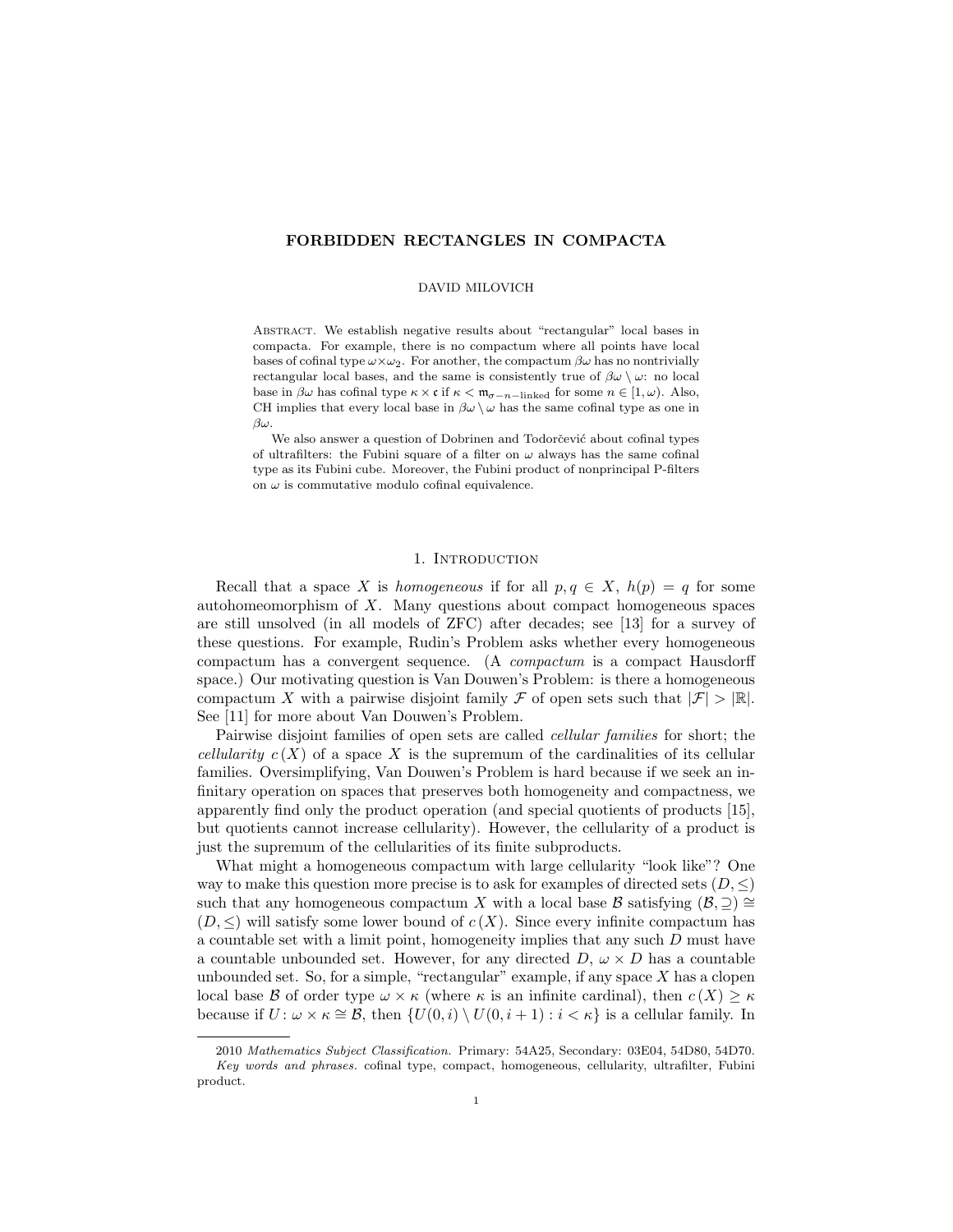Section 2, we will remove the assumption of clopenness in exchange for assuming merely that  $X$  is  $T_3$ . Moreover, we will relax "order type" to "cofinal type."

Two local bases at a common point  $p$  in a space  $X$  could have different order types, but with respect to the containment ordering ⊇, they are both cofinal subsets of the neighborhood filter Nbhd  $(p, X)$  (our notation for the set of all  $U \subseteq X$  where  $p$  is in the interior of U). Therefore, it is more natural to investigate a local base's cofinal type than its order type, where preorders  $P$  and  $Q$  are *cofinally equivalent* if there is a preorder  $R$  such that  $P$  and  $Q$  are order isomorphic to cofinal subsets of R. (It is not hard to check that this is an equivalence relation.) Since all local bases at p are cofinally equivalent to Nbhd  $(p, X)$ , we will state our results in terms of the cofinal type of Nbhd  $(p, X)$ , with the convention that families of subsets of a space are ordered by containment.

In section 2, we establish that if a  $T_3$  space X has a neighborhood filter cofinally equivalent to a finite product  $\prod_{i\leq n} \kappa_i$  of regular cardinals  $\kappa_0 < \cdots < \kappa_n$ , then  $c(X) \geq \kappa_n$ . In section 3, we prove that not all points in a compactum can have a fixed "skinny" cofinal type. For example, given  $\kappa_0 < \cdots < \kappa_n$  as above, if  $\kappa_m^+ < \kappa_{m+1}$  for some  $m < n$ , then not all neighborhood filters in a compactum can be cofinally equivalent to  $\prod_{i \leq n} \kappa_i$ . So, in a homogeneous compactum, no neighborhood filter is cofinally equivalent to such  $\prod_{i\leq n} \kappa_i$ . Section 3 then goes on to stronger theorem for homogeneous compacta in models of GCH. A corollary is that the supremum of the cardinalities of the free sequences in a homogeneous compactum  $X$  is always attained if GCH holds. Left open is whether a homogeneous compactum could have a neighborhood filter cofinally equivalent to  $\prod_{i\leq n}\omega_i$  for some  $n \geq 1$ .

In section 4, we shift our attention to the inhomogeneous compactum  $\beta\omega \setminus \omega$ . In this space, every point corresponds to a nonprincipal ultrafilter on  $\omega$ , and the cofinal type of a neighborhood filter (ordered by containment) is the same as the cofinal type of the corresponding ultrafilter ordered by eventual containment. Among other things, we observe that  $\beta\omega \setminus \omega$  consistently has no neighborhood filter cofinally equivalent to any  $\prod_{i \leq n} \kappa_i$  as above. In ZFC, it is known that no neighborhood filter of  $\beta\omega \setminus \omega$  is cofinally equivalent to  $\omega \times c$  [18]. We extend this result, ruling out  $\kappa \times \mathfrak{c}$  for all  $\kappa < \sup_{n \leq \omega} \mathfrak{m}_{\sigma-n-\text{linked}}$ , which is at worst very close to optimal because it is consistent to have  $m_{\sigma-\text{centered}} < c$  and a neighborhood filter of  $\beta\omega \setminus \omega$ cofinally equivalent to  $m_{\sigma-\text{centered}} \times \mathfrak{c}$ .

In section 5, we prove some results about cofinal types of neighborhood bases in  $\beta\omega$ , which are exactly the cofinal types of neighborhood bases of ultrafilters on  $\omega$ . In particular, we answer a question of Dobrinen and Todorčević [7] by showing that the Fubini square and Fubini cube of a filter on  $\omega$  are always cofinally equivalent. (The ordering is containment.) We also establish commutativity modulo cofinal equivalence for the Fubini product of nonprincipal P-filters on  $\omega$ . These results follow from our "rectangular" characterization of the Fubini product: if F and G are nonprincipal filters on  $\omega$ , then the Fubini product of F and G is cofinally equivalent to  $F \times G^{\omega}$ .

## 2. Rectangles and cellularity

Given an ordinal  $\alpha$ , let  $2^{\alpha}_{\text{lex}}$  be  $^{\alpha}2$  with the topology induced by the lexicographic ordering. If  $\kappa_0 < \cdots < \kappa_n$  are regular ordinals and  $\lambda_i$  is a regular ordinal  $\leq \kappa_i$ , for all *i*, then it easy to find a point p in  $\prod_{i \leq n} 2_{\text{lex}}^{\kappa_i}$  such that each  $p(i)$  has cofinality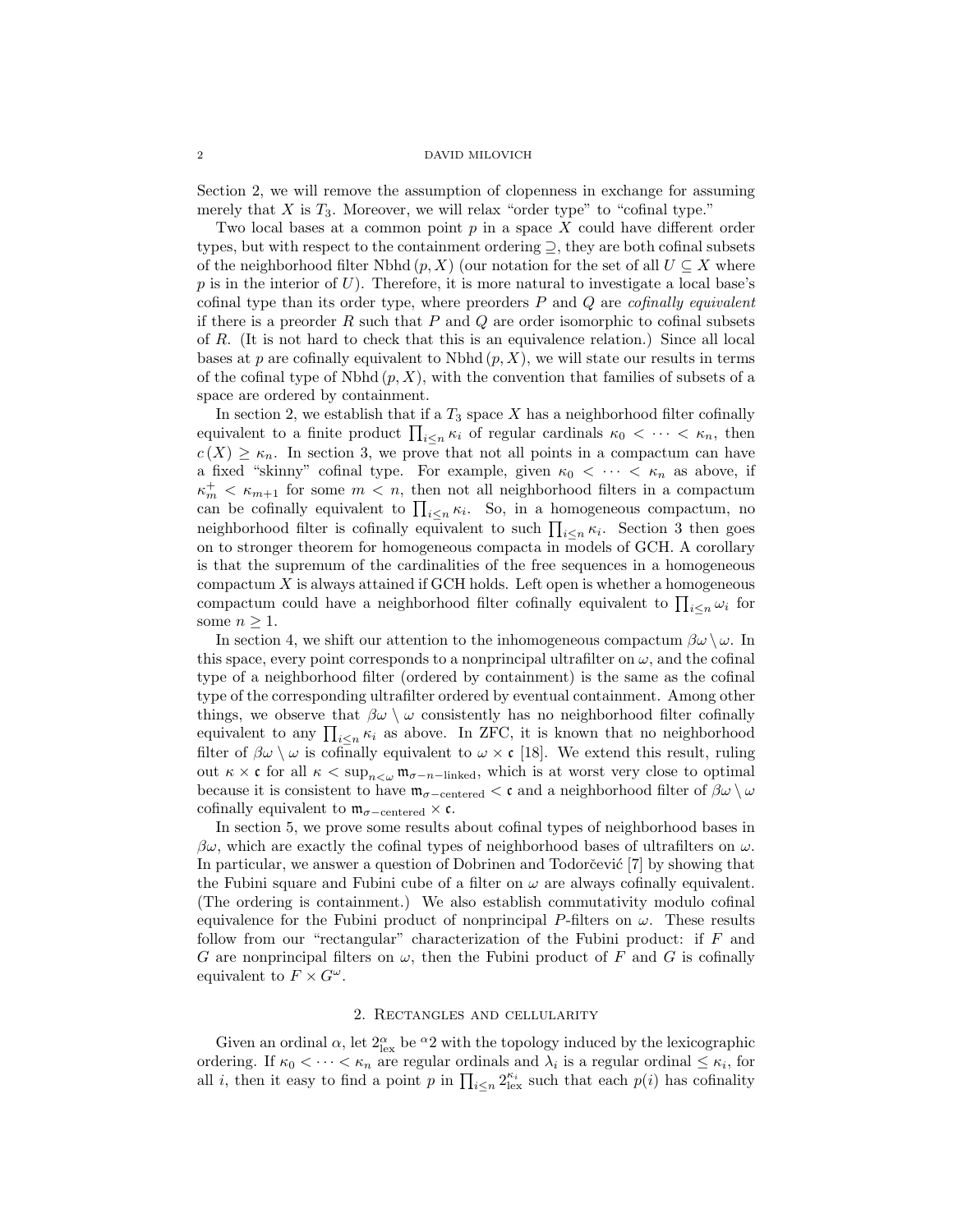$\lambda_i$  and coinitiality  $\kappa_i$  in  $2_{\text{lex}}^{\kappa_i}$ , where our convention is that 1 is the unique finite regular ordinal, every minimum of a preorder has cofinality 1, and every maximum of a preorder has coinitiality 1. Conversely, for every  $p \in \prod_{i \leq n} 2_{\text{lex}}^{\kappa_i}$  and  $i \leq n$ , one of  $cf(p(i))$  and  $ci(p(i))$  is  $\kappa_i$ , and the other is some regular  $\lambda_i \leq \kappa_i$ . Therefore, the spectrum of cofinal types of  $\prod_{i \leq n} 2_{\text{lex}}^{\kappa_i}$  is  $\left\{ \prod_{i \leq n} (\lambda_i \times \kappa_i) / \equiv_{\text{cf}}: \kappa_i \geq \lambda_i \in \text{Reg} \right\}$ where Reg is the class of regular ordinals.

Since the diagonal of  $\kappa_i \times \kappa_i$  is cofinal,  $\kappa_i \times \kappa_i \equiv_{cf} \kappa_i \equiv_{cf} 1 \times \kappa_i$ . Therefore, all neighborhood filters of  $\prod_{i\leq n} 2^{\omega_i}_{\text{lex}}$  are cofinally equivalent to  $\prod_{i\leq n} \omega_i$ . However, this space, though compact Hausdorff, is not homogeneous if  $n \geq 1$ . To see this, recall that the  $\pi$ -character  $\pi \chi(p, X)$  of a point p in a space X is the minimum of the cardinalities of the *local*  $\pi$ -bases at p, where a local  $\pi$ -base at p is a family of nonempty open sets that includes a subset of every neighborhood of p. If some point p in a linearly ordered space X has cofinality  $\lambda \geq \omega$ , then p has a local  $\pi$ base of size  $\lambda$ :  $\{(q_i, q_{i+1}) : i < \lambda\}$  for some increasing sequence  $\vec{q}$  converging to p. Moreover,  $\pi \chi(p, X) = \min(\{\text{cf}(p), \text{ci}(p)\} \setminus \{1\})$ . Therefore, if  $p \in \prod_{i \leq n} 2^{\omega_i}_{\text{lex}}$ , then

$$
\pi \chi(p, X) = \max_{i \leq n} \min(\{\text{cf}(p(i)), \text{ci}(p(i))\} \setminus \{1\}).
$$

It follows that  $\prod_{i\leq n} 2_{\text{lex}}^{\omega_i}$  has points with  $\pi$ -character  $\omega_i$ , for all  $i\leq n$ . Thus,  $\prod_{i\leq n} 2_{\text{lex}}^{\omega_i}$  is only homogeneous in the trivial case  $n=0$ . More generally, it is shown in [3] that for any homogeneous compact product of linear orders, all factors X are such that every  $p \in X$  satisfies  $\{cf(p, X), ci(p, X)\} \subseteq \{1, \omega\}.$ 

Question 2.1. Is there a homogeneous compactum with a neighborhood filter cofinally equivalent to  $\prod_{i \leq n} \omega_i$  for some  $n \geq 1$ ?

There is some weak evidence in [16] for a "no" answer to the above question. Suppose that  $Y$  is a homogeneous compactum with a neighborhood filter cofinally equivalent to  $\prod_{i\leq n}\omega_i$  for some  $n\geq 1$ . If Y also had a point of uncountable  $\pi$ -character, then, by Theorem 5.7 of [16], there would be a Tukey map (see Definition 4.6) from  $[\omega_1]^{<\omega}$  (ordered by  $\subseteq$ ) to  $\prod_{i\leq n}\omega_i$ . However, it is well known that there is no such Tukey map. (For a quick proof, check that every uncountable subset of  $\prod_{i \leq n} \omega_i$  has an infinite bounded subset, and that this property is precisely the negation of having a Tukey map from  $[\omega_1]^{<\omega}$ . Thus, a positive answer to Question 2.1 requires a homogeneous compactum whose points all have  $\pi$ -character  $\omega$  but character  $\omega_n$ . (See Definition 3.12.) In almost all known homogeneous compacta  $X$ ,  $\pi$ -character equals character at all points. The only known class of exceptions was discovered by Van Mill in [12], and even these exceptions consistently do not exist: they are homogeneous if  $MA + \neg CH$  holds but inhomogeneous if CH holds. Moreover, it is shown in [16] that in all known homogeneous compacta X, all points p are flat, that is, satisfy Nbhd  $(p, X) \equiv_{cf} [\kappa]^{<\omega}$  where  $\kappa$ is the character of  $p$ . (In particular, Van Mill's exceptional homogeneous compacta are all separable and have weight less than p; by Theorem 2.16 of [16], any homogeneous compactum satisfying these two properties has only flat points.)

Question 2.1 is relevant to Van Douwen's Problem because of the next theorem.

**Theorem 2.2.** If  $\kappa_0 < \cdots < \kappa_n$  are regular cardinals, X is  $T_3$  space,  $p \in X$ , and Nbhd  $(p, X) \equiv_{\text{cf}} \prod_{i \leq n} \kappa_i$ , then  $c(X) \geq \kappa_n$ .

We will actually prove a stronger result and deduce the above theorem as a corollary.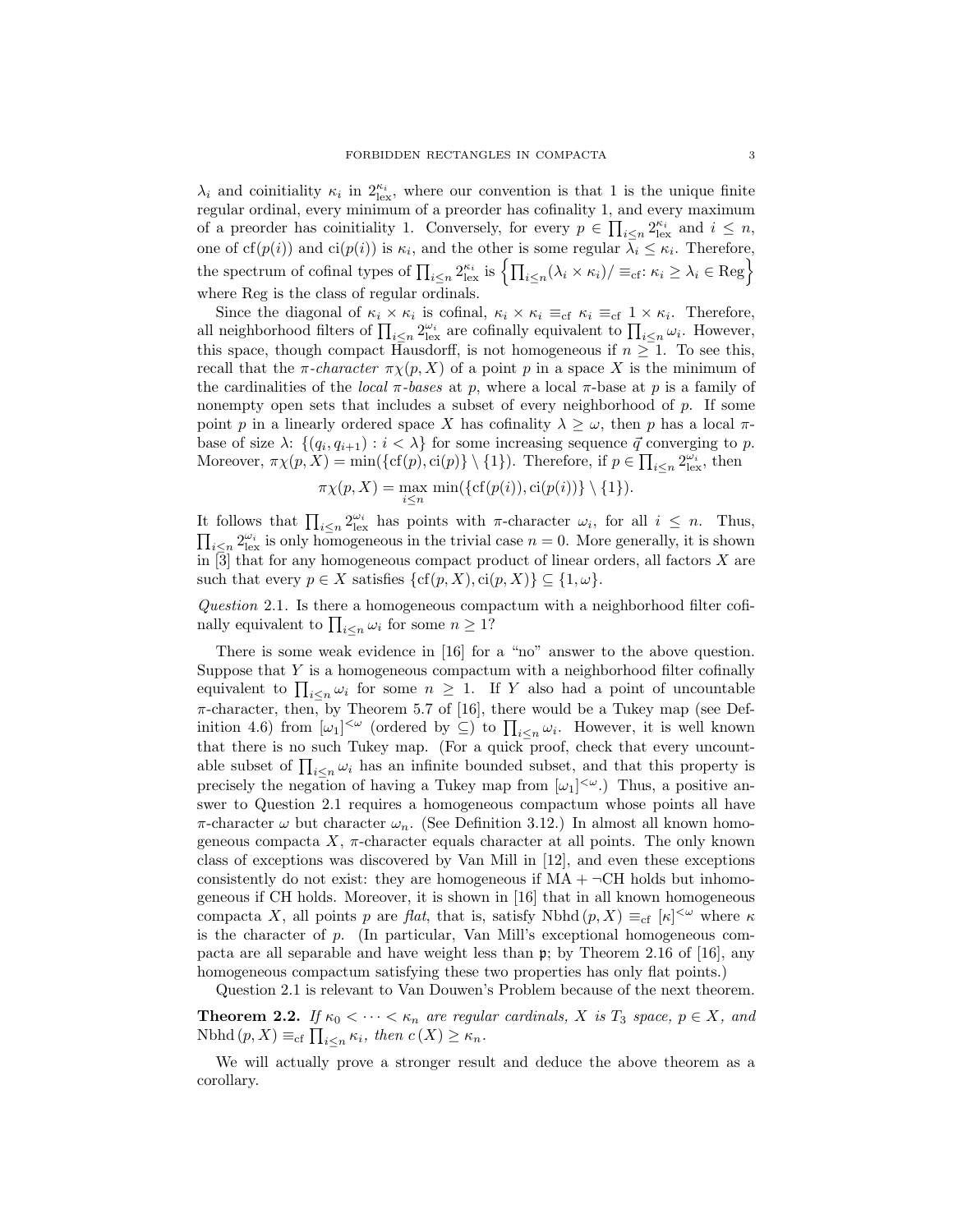**Definition 2.3.** Given a point  $p$  in a space  $X$ ,

- an escape sequence at p is a transfinite sequence of neighborhoods  $U_0 \supseteq$  $U_1 \supseteq \cdots \supseteq U_i \supseteq \cdots$  of p such that  $\bigcap_i U_i$  is not a neighborhood of p;
- Escape  $(p, X)$  is the set of infinite cardinals  $\kappa$  for which p has a  $\kappa$ -long escape sequence;
- Escape<sub>RO</sub>  $(p, X)$  is the set of infinite cardinals  $\kappa$  for which p has a  $\kappa$ -long escape sequence consisting of regular open sets;
- $\hat{c}(X)$  is the least cardinal  $\kappa$  such that X lacks a cellular family of size  $\kappa$ . (For increased precision at limit cardinals, we use  $\hat{c}(X)$  instead of  $c(X)$ .)

**Theorem 2.4.** If X is a space and  $\kappa \in \text{Escape}_{RO}(p, X) \cap \text{Reg for some } p \in X$ , then  $\hat{c}(X) > \kappa$ .

*Proof.* Let  $\vec{U}$  be a  $\kappa$ -long regular open escape sequence at p. Since  $\kappa$  is regular and  $\vec{U}$  cannot be eventually constant, we may thin out  $\vec{U}$  such that it is strictly decreasing. Since each  $U_i$  and  $U_{i+1}$  are regular open, each  $U_i \setminus \overline{U}_{i+1}$  is nonempty, so  $\{U_i \setminus \overline{U}_{i+1} : i < \kappa\}$  is a cellular family of size  $\kappa$ .

**Example 2.5.** If  $X = 2^{\omega_1}$  (with the product topology), then there is an  $\omega_1$ -long escape sequence  $\vec{U}$  at  $\vec{0}$  given by  $U_i = \bigcup_{i \leq j < \alpha} \pi_j^{-1}[\{0\}]$ . However,  $\hat{c}(X) = \omega_1$  (by a well-known  $\Delta$ -system argument). So, by Theorem 2.4, at no point in X is there a regular open escape sequence with length  $\omega_1$ . Thus, despite the set of regular open neighborhoods of  $\vec{0}$  being cofinally equivalent with the set of open neighborhoods of  $\vec{0}$ , the former never has unbounded increasing  $\omega_1$ -sequences, while the latter does. Moreover, the neighborhood filter of  $\vec{0}$  in X is cofinally equivalent to the neighborhood filter of  $\infty$  in the one-point compactification of the  $\omega_1$ -sized discrete space, yet only the former point has an  $\omega_1$ -long escape sequence.

**Definition 2.6.** Given a preorder  $P$ ,

- P is  $\kappa$ -directed if every  $A \in [P]^{<\kappa}$  has an upper bound in P;
- P is directed if it is  $\omega$ -directed;
- the additivity Add  $(P)$  of P is the least cardinal  $\lambda$  for which P is not  $\lambda$ directed, if it exists;
- if P has a maximum, then Add  $(P) = \infty$ .

Remark 2.7.

- Add  $(P)$  is always 1, 2,  $\infty$ , or a regular limit ordinal.
- P is cofinally equivalent to a regular limit ordinal  $\mu$  if and only if Add  $(P)$  =  $cf(P) = \mu$ .
- If  $P \equiv_{cf} Q$ , then Add  $(P) = \text{Add}(Q)$  and  $cf(P) = cf(Q)$ .
- If  $f: P \to \kappa$  and  $\kappa <$  Add  $(P)$ , then f is constant on a cofinal subset of P.

**Lemma 2.8.** If  $\kappa$  is a regular limit ordinal, D and E are preorders, X is a space,  $p \in X$ , Nbhd  $(p, X) \equiv_{\text{cf}} D \times E$ , and  $\text{cf}(D) < \kappa < \text{Add}(E)$ , then  $\kappa \notin \text{Escale}(p, X)$ .

*Proof.* We may assume Nbhd  $(p, X)$  and  $D \times E$  are disjoint, so there is a preordering  $\leq$  of Nbhd  $(p, X) \cup (D \times E)$  that makes Nbhd  $(p, X)$  and  $D \times E$  cofinal suborders. Seeking a contradiction, suppose that  $\vec{U}$  is a  $\kappa$ -long escape sequence at p. It suffices to show that  $\vec{U}$  is eventually constant. Since  $\kappa <$  Add  $(E)$ , there exists  $e \in E$  such that for all  $i < \kappa$  there exists  $d \in D$  such that  $U_i \leq (d, e)$ . For every  $d \in D$ , there exists  $i < \kappa$  such that  $(d, e) \leq U_i$ . Since  $cf(D) < \text{Add}(\kappa)$ , it follows that, for some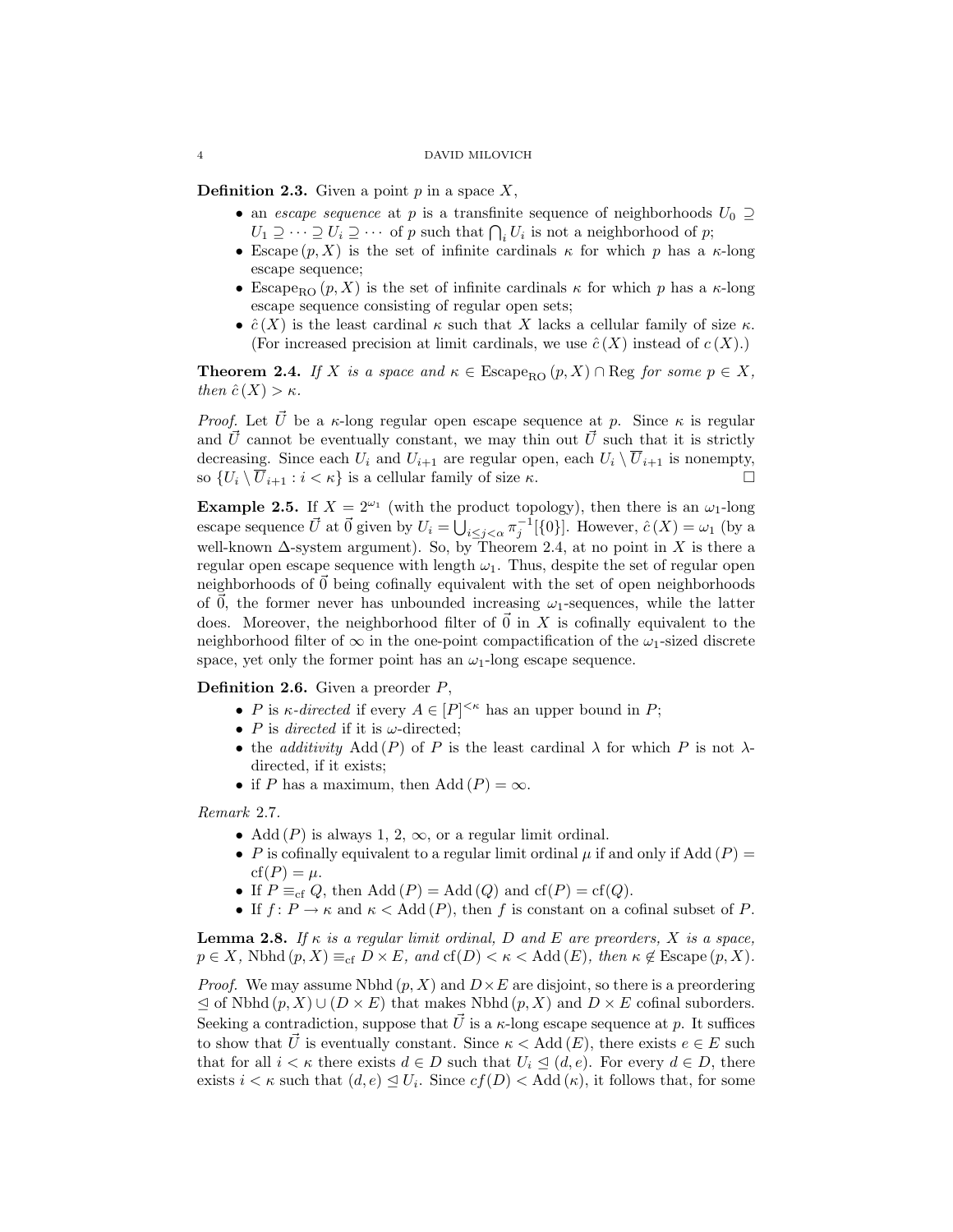$j < \kappa$ , every  $d \in D$  satisfies  $(d, e) \leq U_j$ . Therefore,  $U_i \leq U_j$  for all  $i < \kappa$ , so  $\vec{U}$  is eventually constant.

*Remark* 2.9. The above proof works if we replace Nbhd  $(p, X)$  with an arbitrary preorder. In particular, if  $\kappa$  is regular limit ordinal, D and E are nonempty preorders, and cf(D)  $<\kappa$  < Add (E), then  $D \times \kappa \times E \neq_{cf} D \times E$  because  $D \times \kappa \times E$ has an unbounded increasing sequence of length  $\kappa.$ 

**Lemma 2.10.** If X is  $T_3$ ,  $p \in X$ , D and E are preorders, Nbhd  $(p, X) \equiv_{cf} D \times E$ , and  $cf(D) < Add(E) < \infty$ , then Add  $(E) \in E \cong_{R_0}(p, X)$ .

*Proof.* We may assume Nbhd  $(p, X)$  and  $D \times E$  are disjoint, so there is a preordering  $\leq$  of Nbhd  $(p, X) \cup (D \times E)$  that makes Nbhd  $(p, X)$  and  $D \times E$  cofinal suborders. Since  $X$  is  $T_3$ , the regular open neighborhoods of p also form a cofinal suborder—call it RO  $(p, X)$ . For each  $(d, e) \in D \times E$ , let  $U(d, e)$  be the smallest  $(i.e., \triangleleft- \text{greatest})$ regular open neighborhood of p that contains (i.e., is  $\triangleleft$ -below) every  $V \in \text{RO}(p, X)$ satisfying  $(d, e) \leq V$ . For every  $(d, e) \in D \times E$ , there exist  $V \in \text{RO}(p, X)$  and  $(d', e') \in D \times E$  such that  $(d, e) \subseteq V \subseteq (d', e')$ , which implies  $(d, e) \subseteq U(d', e')$ . So, choose  $(f,g): D\times E \to D\times E$  such that  $(d,e) \leq U((f,g)(d,e))$  for all  $(d,e) \in D\times E$ .

By replacing D with a cofinal subset if necessary, we may assume that  $|D| =$ cf(D). Fix  $d \in D$ . Since  $|D| <$  Add(E), there is a cofinal subset  $E_0$  of E such that  $f(d, e) = f(d, e')$  for all  $e, e' \in E_0$ ; let  $b = f(d, e)$  for any  $e \in E_0$ . For each  $e \in E$ , let  $G(e) = g(d, e')$  for some  $e' \in E_0$  where  $e \leq e'$ ; we then have  $(d, e) \leq U(b, G(e))$  for all  $e \in E_0$ . Set  $\kappa = \text{Add}(E)$ ; choose  $A = \{a_i : i < \kappa\} \subseteq E$  such that A is unbounded in E. Choose  $(e_i : i < \kappa)$  such that  $\{a_i, e_j, G(e_j)\} \le e_i \in E_0$  for all  $j < i < \kappa$ . By construction,  $\vec{e}$  is increasing, so  $\vec{V} = (U(b, e_i) : i < \kappa)$  is increasing in RO  $(p, X)$ . Also by construction,  $\vec{e}$  is unbounded in E and  $(d, e_i) \leq U(b, G(e_i)) \leq U(b, e_{i+1})$ for all  $i < \kappa$ , so  $\vec{V}$  is unbounded in RO  $(p, X)$ . Thus,  $\vec{V}$  is a regular open escape sequence at p with length Add  $(E)$ .

Remark 2.11. The above proof works if we replace the regular open neighborhoods of p with an arbitrary complete lattice with its top removed.

**Theorem 2.12.** If  $\kappa_0 < \cdots < \kappa_n$  are regular limit ordinals, X is  $T_3$ ,  $p \in X$ , and Nbhd  $(p, X) \equiv_{\text{cf}} \prod_{i \leq n} \kappa_i$ , then

Escape  $(p, X) \cap \text{Reg} = \text{Escape}_{\text{RO}}(p, X) \cap \text{Reg} = \{\kappa_0, \ldots, \kappa_n\}.$ 

*Proof.* For each  $i \leq n$ ,  $\kappa_i \in \text{Escape}_{\text{RO}}(p, X)$  by Lemma 2.10 with  $D = \prod_{j < i} \kappa_j$  and  $E = \prod_{i \leq j \leq n} \kappa_j$ . (Note that  $\prod \varnothing = {\varnothing} = 1$ .) If  $\lambda$  is a regular limit ordinal not equal to any  $\kappa_i$ , then  $\lambda \notin \text{Escape}(p, X)$  by Lemma 2.8 with  $D = \prod(\{\kappa_i : i < n\} \cap \lambda)$ and  $E = \prod (\{\kappa_i : i < n\} \setminus \lambda).$ 

Theorem 2.2 immediately follows from Theorems 2.4 and 2.12.

# 3. Skinny rectangles

To show that  $\omega \times \omega_2$  cannot be cofinally equivalent to every neighborhood filter of a compactum, we use free sequences. Recall that a transfinite sequence  $\vec{p}$  in a space X is free if  $\{p_j : j < i\}$  and  $\{p_j : j \geq i\}$  are disjoint for all i. Also, recall that  $\widehat{F}(X)$  is the least cardinal  $\kappa$  such that X has no free sequence of length  $\kappa$ .

**Lemma 3.1.** If X is a compactum,  $\alpha$  is a limit ordinal, and X has a free sequence of length  $\alpha$ , then X has an escape sequence of length  $\alpha$  at some point.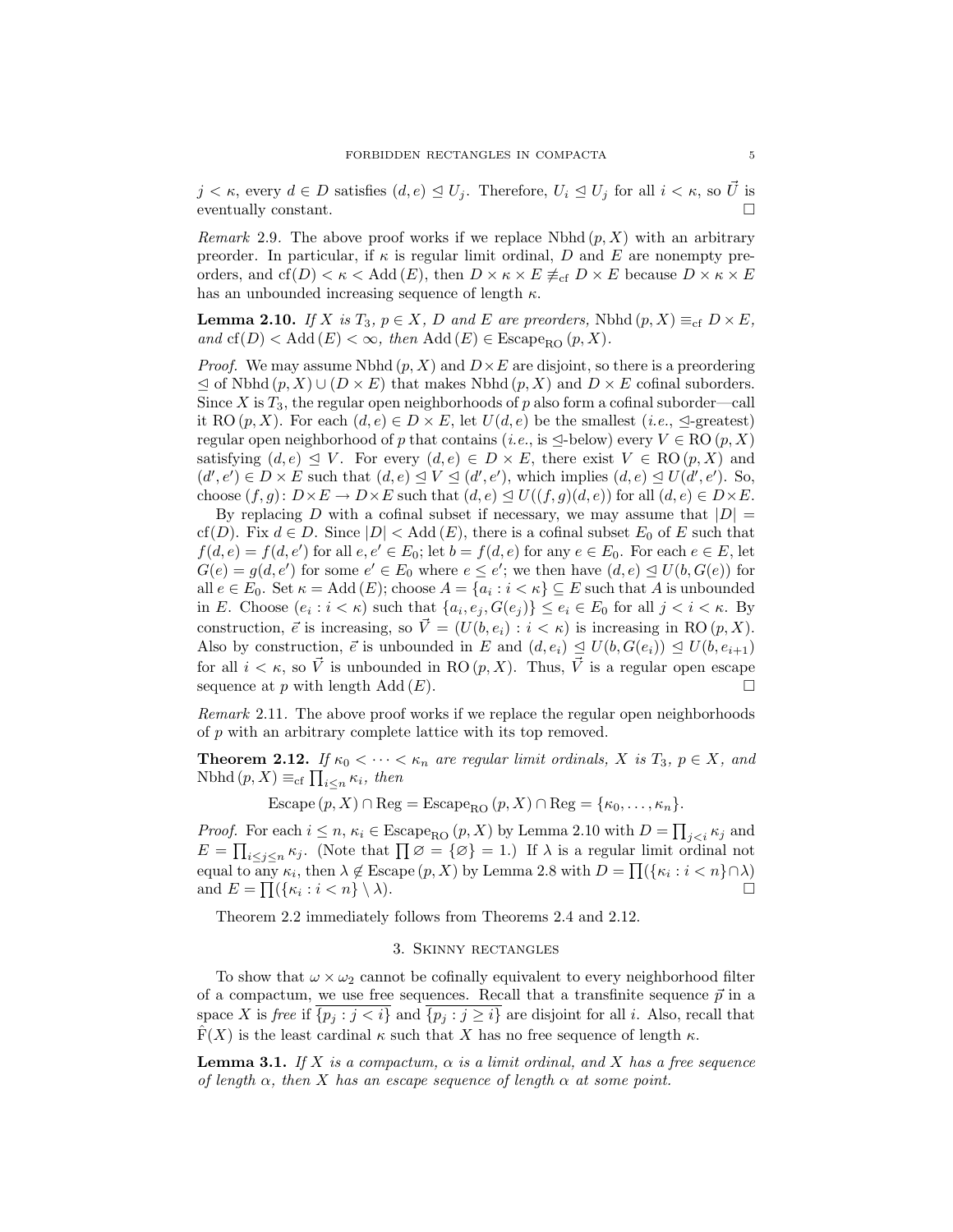*Proof.* Let  $\vec{p}$  be a free sequence of length  $\alpha$  in X. Choose  $q \in \bigcap_{i < \alpha} \{p_j : j \geq i\}.$ Let  $U_i = X \setminus \overline{\{p_j : j < i\}}$  for each  $i < \alpha$ , so that  $\vec{U}$  is an escape sequence at q.  $\Box$ 

**Corollary 3.2.** If X is a compactum, then  $\bigcup_{p\in X}$  Escape  $(p, X)$  includes every infinite cardinal less than  $\hat{F}(X)$ .

**Lemma 3.3.** If X is a compactum,  $p \in X$ , and  $\kappa \in \text{Escape}(p, X) \cap \text{Reg}$ , then X has a free sequence of length  $\kappa$ .

*Proof.* Let  $(U_i : i < \kappa)$  be an escape sequence at p. If we replace each  $U_i$  with its interior, then  $\vec{U}$  remains an escape sequence at p, so we may assume that each  $U_i$  is open. For each each  $i < \kappa$ , choose a closed  $V_i \in \text{Nbhd}(p, X)$  such that  $V_i \subseteq U_i$ . For each  $\sigma \in [\kappa]^{<\omega}$ , there exists  $i < \kappa$  such that  $U_i \not\supseteq \bigcap_{j \in \sigma} V_j$ . Since  $\kappa$  is regular, we may assume that we have thinned out  $\vec{U}$  such that  $U_i \not\supseteq \bigcap_{j \in \sigma} V_j$  for all  $i < \kappa$  and  $\sigma \in [i]^{<\omega}$ . (Hence,  $((V_i, U_i) : i < \kappa)$  is free sequence of regular pairs in the sense of [22].) By compactness, there exists  $(x_i : i < \kappa)$  such that  $x_i \in \bigcap_{j \leq i} V_j \setminus U_{i+1}$ . Moreover,  $\vec{x}$  is free because  $\{x_j : j < i\}$  is contained in  $X \setminus U_i$  and  $\{\overline{x_j} : j \geq i\}$  is contained in  $V_i$ . .

**Theorem 3.4.** If X is a compactum and  $\kappa$  is a regular limit ordinal, then X has a neighborhood filter that is not cofinally equivalent to any  $D \times E$  where  $cf(D)$  $\kappa <$  Add  $(E) < \infty$ .

*Proof.* Suppose that  $p \in X$  and Nbhd  $(p, X)$  is cofinally equivalent to some  $D_p \times E_p$ where  $cf(D_p) < \kappa \leq Add(E_p) < \infty$ . By Lemma 2.10,  $Add(E_p) \in E \text{scope}_{RO}(p, X);$ by Lemma 3.3, X has a free sequence of length Add  $(E_p)$ , so X has a free sequence of length  $\kappa$ . By Lemma 3.1, X has an escape sequence of length  $\kappa$  at some point q. By Lemma 2.8, Nbhd  $(q, X)$  is not cofinally equivalent to any  $D_q \times E_q$  where  $cf(D_q) < \kappa < \text{Add}(E_q).$ 

Corollary 3.5. Every compactum has a neighborhood filter that is not cofinally equivalent to  $\omega \times \omega_2$ .

The remainder of this section is devoted to proving a stronger version of Corollary 3.2 for homogeneous compacta in models of GCH.

**Definition 3.6.** Let the *strict tightness*  $\hat{t}(X)$  of a space X be the least cardinal  $\kappa$ such that for every  $A \subseteq X$  and  $p \in \overline{A}$ , we have  $p \in \overline{B}$  for some  $B \in [A]^{<\kappa}$ . The tightness  $t(X)$  of X defined the same way, except that we replace  $[A]^{<\kappa}$  with  $[A]^{\leq\kappa}$ .

Lemma 3.7 is due to Arhangel'skiĭ and Shapirovskiĭ (see [2] or [19, Thm. 4.20]) for the case where  $\kappa$  is a successor cardinal (because the result is stated in terms of tightness, not strict tightness). However, as noted after Theorem 4.20 in [19], the proof clearly works for arbitrary regular infinite  $\kappa$ .

**Lemma 3.7.** If X is a compactum and  $\kappa$  is a regular limit ordinal, then  $\hat{\mathsf{t}}(X) \leq \kappa$ if and only if X has no free sequence of length  $\kappa$ .

**Definition 3.8.** Given a space  $X$ ,  $\pi \chi(X) = \sup_{n \in X} \pi \chi(p, X)$ .

**Lemma 3.9** (Shapirovskii). If X is a compactum and  $p \in X$ , then X has a free sequence of length  $\pi \chi(p, X)$ .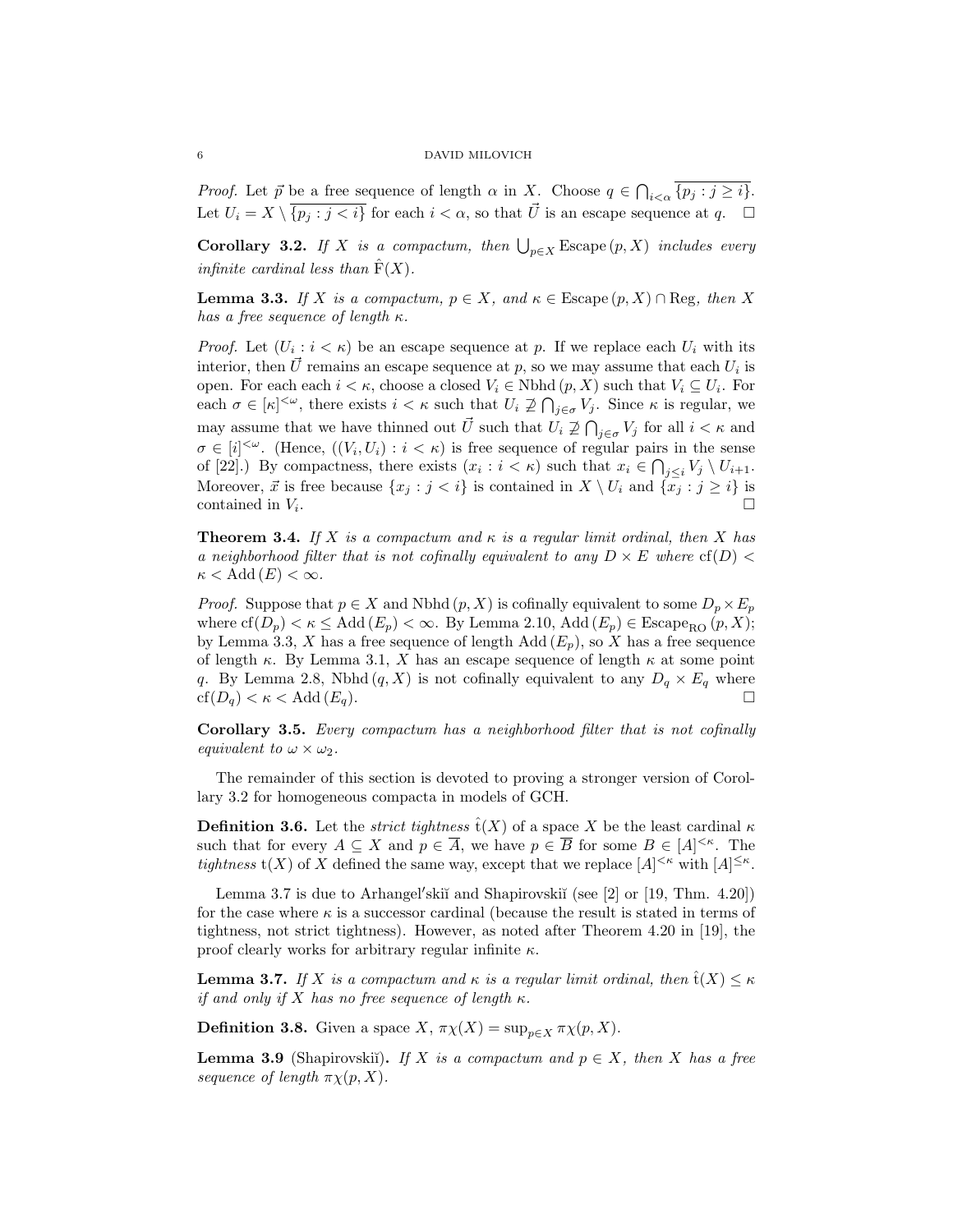*Proof.* This lemma is just a localized form of Shapirovskiı's Theorem,  $\pi_Y(X)$  <  $t(X)$  [20]. See the proof of a boolean algebraic version of Shapirovskiı's Theorem in [19, Thm. 11.8]; it uses so-called free sequences of clopen sets and shows that our lemma holds if  $X$  is zero-dimensional. To adapt that proof to the general case, simply replace free sequences of clopen sets with Todorčević's notion of free sequences of regular pairs [22].  $\Box$ 

**Definition 3.10.** The weight  $w(X)$  of X is the minimum of the cardinalities of bases of X.

The next lemma is due to De La Vega [24, Thm. 3.2], except that we extend it to handle the case where  $\lambda$  is weakly inaccessible.

**Lemma 3.11.** If X is a homogeneous compactum,  $\lambda$  is a regular limit ordinal, and X has no free sequences of length  $\lambda$ , then  $|X| \leq 2^{<\lambda}$ .

*Proof.* First, the lemma is trivial when  $\lambda = \omega$ . Second, by Lemma 3.7,  $\lambda \geq \hat{t}(X)$ . Therefore, if  $\lambda$  is a successor cardinal, then Theorem 3.2 of [24], which says  $|X| \leq$  $2^{t(X)}$ , implies  $|X| \leq 2^{<\lambda}$ . Finally, we can modify the proof of Theorem 3.2 of [24] to show that  $|X| \leq 2^{<\lambda}$  without assuming  $\lambda$  is a successor cardinal. In [24], Theorem 3.2 is deduced from Theorem 3.1, which assumes  $t(X) \leq \kappa$  and deduces  $w(X) \leq$  $2^{\kappa}$ , where  $\kappa$  is an arbitrary infinite cardinal. Thanks to regularity of  $\lambda$ , we may safely respectively replace " $\leq \kappa$ " and "2<sup> $\kappa$ </sup>" with " $\lt \lambda$ " and "2<sup> $\lt \lambda$ </sup>" throughout the statement and proof of Theorem 3.1. We also may safely replace all sequences and sets of size  $\kappa$  with sequences and sets of size less than  $\lambda$ , and replace " $\kappa$ -closed" with "(<  $\lambda$ )-closed." These simple changes yield a proof of  $w(X) \leq 2^{<\lambda}$ . Therefore, it suffices to show that  $|X| \leq w(X)^{<\lambda}$ .

To deduce  $|X| \leq 2^{t(X)}$  from  $w(X) \leq 2^{t(X)}$ , De La Vega uses two inequalities,  $|X| \leq w(X)^{\pi_X(X)}$  and  $\pi_X(X) \leq t(X)$ . The first of these inequalities is due to Van Mill [14] and it applies to all power homogeneous compacta. (Using the same kinds of cosmetic changes as in the previous paragraph, it is easy to check that his proof generalizes to shows that if  $\pi \chi(p, X) < \lambda$  for all  $p \in X$ , then  $|X| \leq w(X)^{<\lambda}$ . However, since our  $X$  is homogeneous, we do not need to make these changes.) The second inequality localizes to Lemma 3.9, which implies  $\pi \chi(p, X) < \lambda$  for all  $p \in X$ . Hence,  $|X| \leq w(X)^{<\lambda}$ .

**Definition 3.12.** Given a space X and  $A \subseteq X$ ,

- The *character*  $\chi(A, X)$  of A is the cofinality of the set of neighborhoods of A (ordered by  $\supset$ );
- the *pseudocharacter*  $\psi(A, X)$  of A is the minimum of the cardinalities of families of neighborhoods of  $A$  that have intersection  $A$ ;
- we abbreviate  $\chi(\{p\}, X)$  by  $\chi(p, X)$  and  $\psi(\{p\}, X)$  by  $\psi(p, X)$ ;
- $\chi(X) = \sup_{p \in X} \chi(p, X).$

It is easily checked that  $\chi(A, X) = \psi(A, X)$  whenever A and X are nested compacta.

The following lemma is due to Arhangel'skiı̆  $[1]$ . In  $[1]$ , it is stated in terms of tightness. We state it as below for increased precision at limit cardinals.

**Lemma 3.13.** If  $\lambda$  is an infinite cardinal, X is a compactum, and X has no free sequence of length  $\lambda$ , then X has a subset A of size less than  $\lambda$  such that  $\overline{A}$  has a nonempty closed subset B such that  $\psi(B, X) < \lambda$ .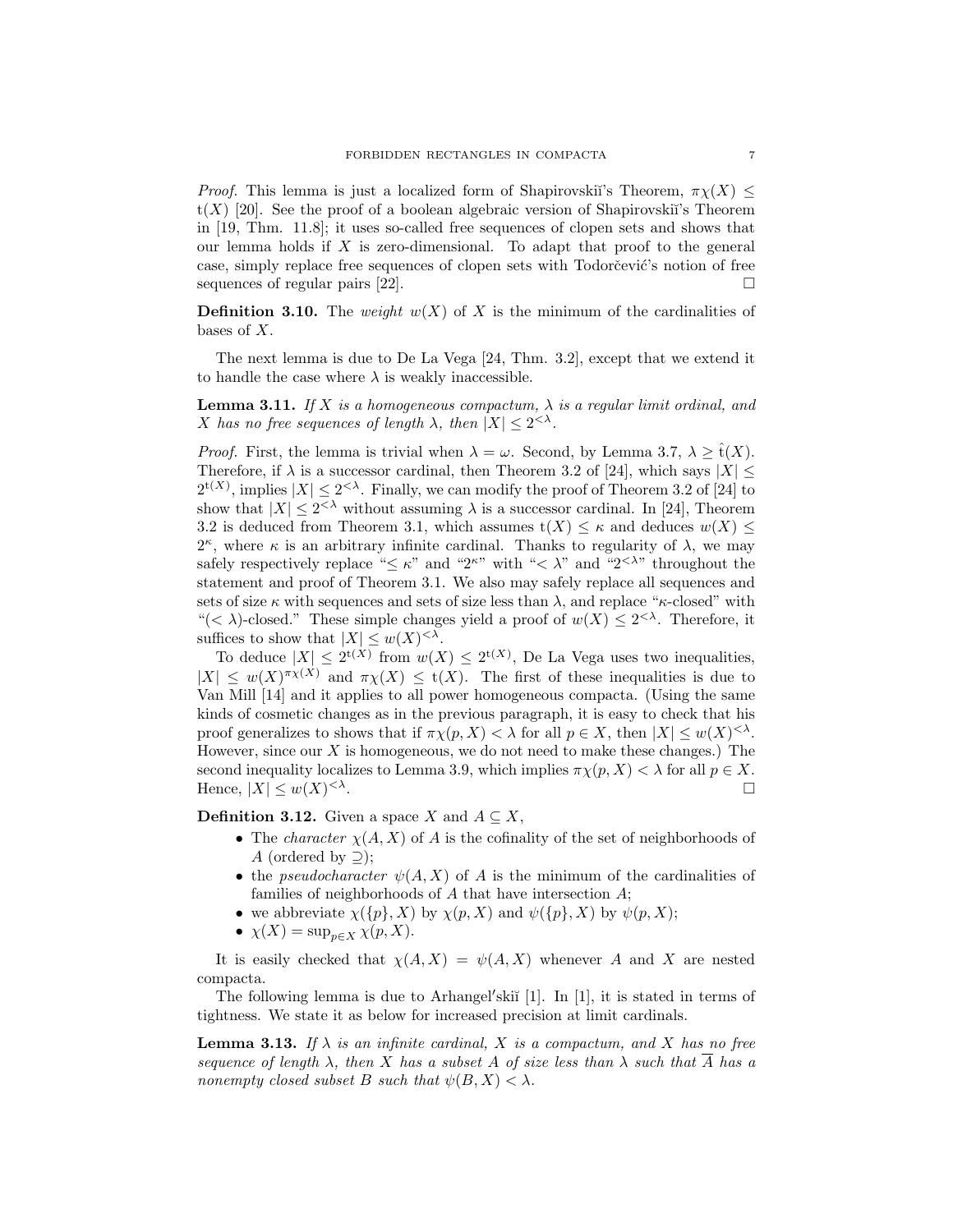Definition 3.14.

- Given a space X,  $\min_{X}(X) = \min_{p \in X} \chi(p, X)$ .
- Given a cardinal  $\lambda$ ,  $\log \lambda = \min\{\kappa : \lambda \leq 2^{\kappa}\}.$

The next lemma is due to Juhász  $[10]$ . Again, we state it differently for increased precision at limit cardinals.

**Lemma 3.15.** If X is a compactum,  $\lambda$  is an infinite cardinal, and X has no free sequence of length  $\lambda$ , then  $\log(\min_{X} X) < \lambda$ .

Corollary 3.16. If X is a compactum,  $\lambda$  is an infinite cardinal, and  $\lambda$  is not in  $\bigcup_{p\in X}$  Escape  $(p, X)$ , then  $\log(\min_X(X)) < \lambda$ .

**Lemma 3.17.** If X is a space,  $p \in X$ , and  $\mu \in \text{Example}(p, X) \cap \text{Reg}$ , then  $\chi(p, X) \ge$  $\mu$ .

*Proof.* If P is a preorder and  $\mu$  is a regular cardinal greater than cf(P), then every map from  $\mu$  to P is bounded on a cofinal subset of  $\mu$ , so there is no unbounded increasing  $\mu$ -sequence in P.

**Theorem 3.18** (GCH). If X is a homogeneous compactum and  $p \in X$ , then Escape  $(p, X)$  is a closed initial segment of the infinite cardinals with maximum  $\chi(p, X)$ .

*Proof.* We may assume that Escape  $(p, X)$  is nonempty. Let  $\kappa$  be the supremum of Escape  $(p, X)$ . Let  $\lambda$  be the least infinite cardinal not in Escape  $(p, X)$ . By Lemma 3.17,  $\chi(p, X)$  is an upper bound of Escape  $(p, X) \cap$ Reg. Actually,  $\chi(p, X)$ bounds Escape  $(p, X) \setminus \text{Reg too: by Arhangel'skii's Theorem, } |X| \leq 2^{\chi(X)}$ , which implies  $|X| \leq 2^{\chi(p,X)}$  by homogeneity; hence,  $|\text{Nbhd}(p,X)| \leq \chi(p,X)^{++}$  by GCH. Thus,  $\kappa \leq \chi(p, X)$ . Therefore, it suffices to show that  $\chi(p, X) < \lambda = \kappa^+$ . By Lemmas 3.1 and 3.11,  $|X| \leq 2^{<\nu}$  where  $\nu$  is the least regular ordinal  $\geq \lambda$ . By the Čech-Pospišil Theorem,  $|X| \ge 2^{\min_X(X)}$ , which implies  $|X| \ge 2^{\chi(p,X)}$  by homogeneity. Therefore, by GCH,  $\chi(p, X) < \nu$ , so  $\chi(p, X) \leq \lambda$ . Since  $\kappa \leq \chi(p, X)$ , it follows that  $\lambda$  is the least infinite cardinal strictly above every  $\mu \in \text{Escale}(p, X)$ . All that remains is to show that supremum of  $\text{Escale}(p, X)$  is attained, for if it is, then  $\nu = \lambda = \kappa^+$ . Seeking a contradiction, suppose that the supremum of Escape  $(p, X)$  is not attained. We then have that  $\kappa$  is a limit cardinal and  $\kappa = \lambda$ ; by GCH,  $\log(\kappa) = \kappa$ . By Corollary 3.16,  $\log(\min(\chi)) < \lambda$ ; by homogeneity,  $\log(\chi(p, X)) < \lambda$ . Therefore,  $\log(\kappa) \leq \log(\chi(p, X)) < \lambda = \kappa = \log(\kappa)$ , which is  $\Box$ absurd.  $\Box$ 

De La Vega proved that GCH implies  $t(X) = \chi(X)$  for all homogeneous compacta [24]. Letting  $F(X)$  denote the supremum of the cardinalities of free sequences in X, we have  $F(X) = t(X)$  for all compacts, by Lemma 3.7. Theorem 3.18 allows us to deduce that the supremum  $F(X)$  is attained if GCH holds and X is a homogeneous compactum.

**Corollary 3.19** (GCH). If X is a homogeneous compactum, then  $\hat{F}(X) = \chi(X)^+$ .

*Proof.* Fix  $p \in X$ . By Lemma 3.1 and homogeneity,  $\hat{F}(X) \leq \sup(\text{Escale}(p, X))^+$ . By Theorem 3.18, max(Escape  $(p, X)$ ) =  $\chi(p, X)$ , so  $\hat{F}(X) \leq \chi(p, X)^{+}$ . Moreover,  $\chi(p, X) < \hat{F}(X)$  by Lemma 3.3.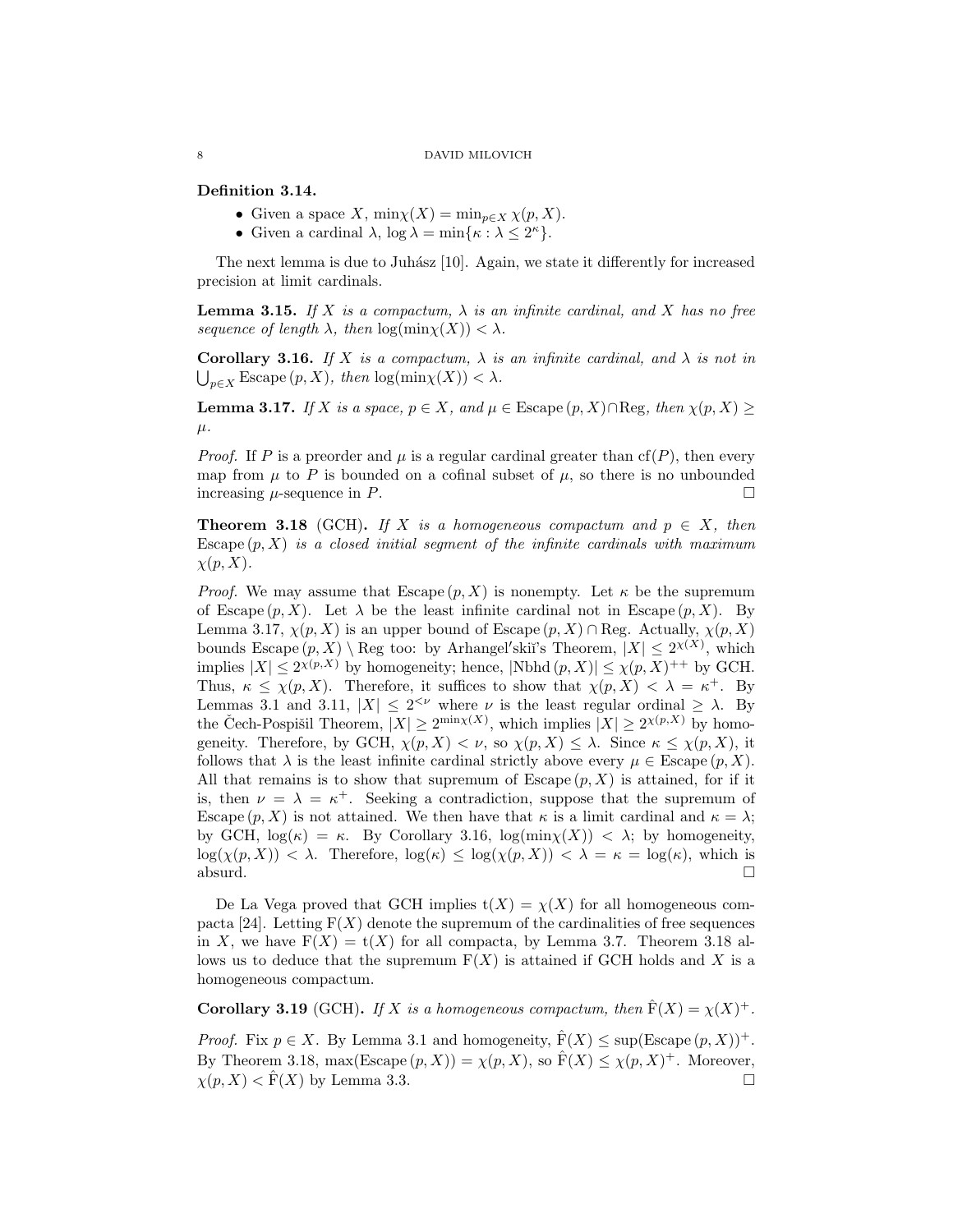It is easy to find inhomogeneous compacta X where the supremum  $F(X)$  is not attained,  $F(X) < \chi(X)$ , or both. For example, if X is the one-point compactification of the topological sum  $\bigoplus_{i \leq \aleph_{\aleph_{\omega_1}}} Y_i$  where  $Y_i$  is the ordered space  $\aleph_j$  where  $\aleph_{\aleph_j} \leq i < \aleph_{\aleph_{j+1}}$ , then  $\widehat{F}(X) = F(X) = \aleph_{\omega_1}$  and  $\chi(X) = \aleph_{\aleph_{\omega_1}}$ .

4. RECTANGLES IN  $\beta\omega \setminus \omega$ 

# Definition 4.1.

- A preorder is *cofinally rectangular* if it is cofinally equivalent to a finite product of linear orders.
- A preorder is *cofinally scalene* if it cofinally equivalent to some  $\prod S$  where  $S \subseteq \text{Reg.}$

We now turn to the class of neighborhood filters in the Stone-Cech remainder  $\beta\omega \setminus \omega$ , focusing the properties of being cofinally scalene, a natural weakening of cofinally rectangular. Since  $\beta\omega\setminus\omega$  is not homogeneous [8], we are leaving behind Van Douwen's Problem, our initial motivation. However,  $\beta \omega \setminus \omega$  has been extensively studied, so if we are to examine cofinally scalene neighborhood filters for their own sake, then  $\beta\omega \setminus \omega$  is a reasonable place to start. (We will show that  $\beta\omega$  has no cofinally scalene nonprincipal neighborhood filters.)

It is essentially shown in [9] that Nbhd  $(p, \beta \omega \setminus \omega) \equiv_{cf} ([\mathfrak{c}]^{<\omega}, \subseteq)$  for some  $p \in$  $\beta\omega\setminus\omega$ . (Extend any independent family of size c to an ultrafilter avoiding pseudointersections of infinite subsets of the independent family.) The next (easy) theorem implies that  $[\mathfrak{c}]^{<\omega}$  is not cofinally scalene.

**Theorem 4.2.** If  $\kappa$  and  $\lambda$  are infinite cardinals,  $\kappa < \lambda$ , and  $\kappa$  is regular, then  $(|\lambda|^{<\kappa}, \subseteq)$  is not cofinally scalene.

*Proof.* Seeking a contradiction, suppose  $S \subseteq \text{Reg}$  and  $[\lambda]^{<\kappa} \cup \prod S$  has a preordering  $\leq$  that makes  $[\lambda]^{<\kappa}$  and  $\prod S$  cofinal suborders. For each  $i < \kappa^+$ , choose  $f(i) \in \prod S$ such that  $\{i\} \leq f(i)$ . Since Add  $(\prod S) = \text{Add}([\lambda]^{<\kappa}) = \kappa$ ,  $\kappa = \min(S)$ . Hence, there exist  $\alpha < \kappa$  and a cofinal subset I of  $\kappa^+$  such that  $f(i)(\kappa) = \alpha$  for all  $i \in I$ . Since Add  $(\prod (S \setminus \{\kappa\})) > \kappa$ ,  $f[J]$  is bounded for some  $J \in [I]^{\kappa}$ . Hence,  $[J]^1$  is bounded in  $[\lambda]^{<\kappa}$ ; this is our desired contradiction.

Isbell's Problem asks whether it is consistent with ZFC that all neighborhood filters of  $\beta\omega$  are cofinally equivalent to  $|\mathfrak{c}|^{\langle\omega\rangle}$  or 1. In [18], it was shown that this is equivalent to asking whether it is consistent with ZFC that all neighborhood filters of  $\beta\omega\setminus\omega$  are cofinally equivalent to  $[\mathfrak{c}]^{<\omega}$ . Our next theorem solves an easier version of Isbell's Problem: consistently, there are no cofinally scalene neighborhood filters in  $\beta\omega \setminus \omega$ .

# Definition 4.3.

- A point p in a space X is a P-point if Nbhd  $(p, X)$  is  $\omega_1$ -directed.
- A filter  $\mathcal F$  on  $\omega$  is assumed to be ordered by  $\supseteq$ , but  $\mathcal F_*$  denotes  $\mathcal F$  ordered by eventual containment  $\supseteq^*$ .
- $\beta\omega$  is identified with the space of ultrafilters on  $\omega$ .

Note that if  $\mathcal{U} \in \beta \omega \setminus \omega$ , then  $\mathcal{U} \equiv_{cf} \text{Nbhd}(\mathcal{U}, \beta \omega)$  and  $\mathcal{U}_* \equiv_{cf} \text{Nbhd}(\mathcal{U}, \beta \omega \setminus \omega)$ .

**Theorem 4.4.** It is consistent with ZFC that no neighborhood filter in  $\beta \omega \setminus \omega$  is cofinally scalene.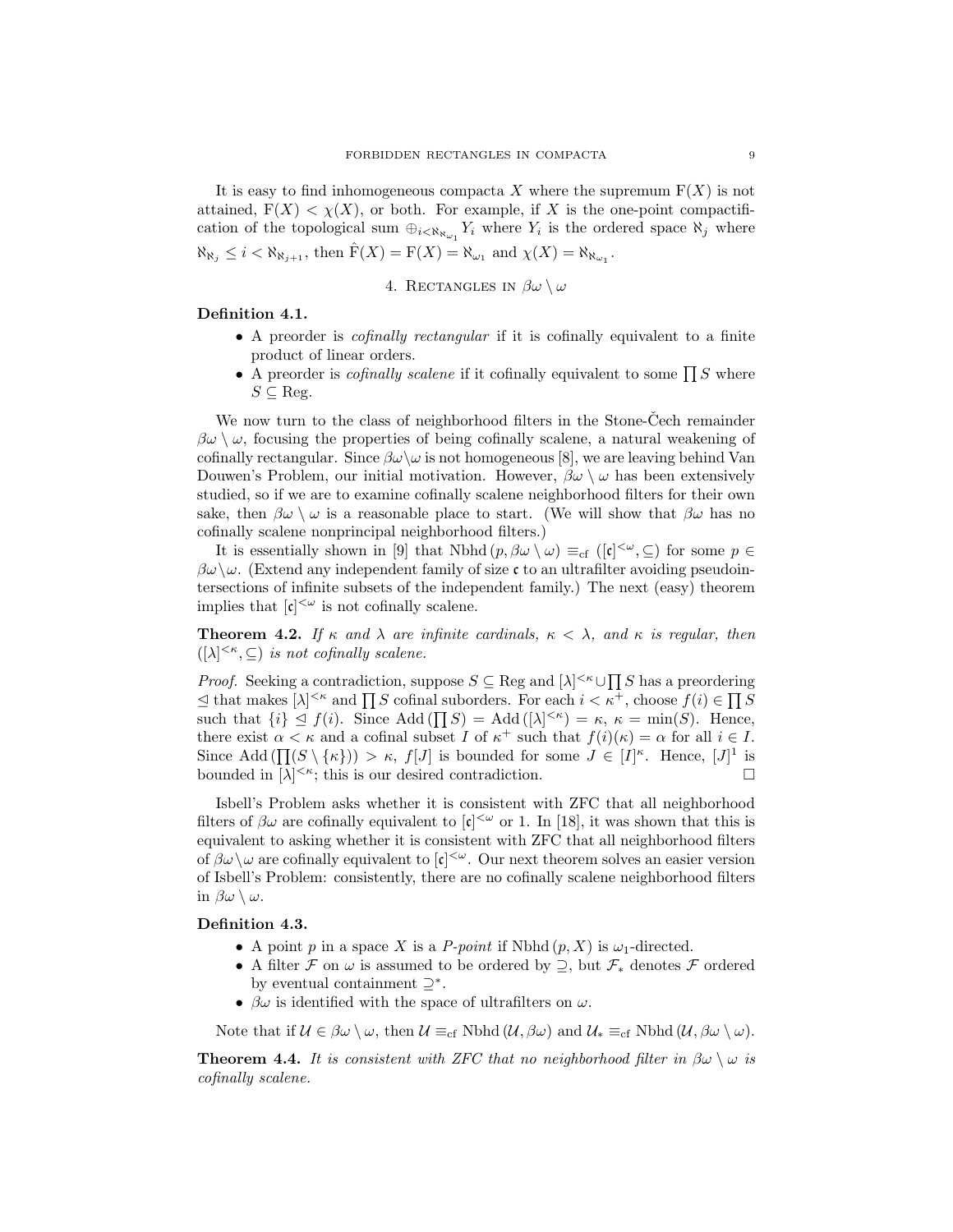*Proof.* First,  $\beta\omega\setminus\omega$  has no isolated points, so we cannot have Nbhd  $(p, \beta\omega\setminus\omega) \equiv_{\rm cf} 1$ . Second, by [18, Thm. 3.13], we cannot have Nbhd  $(p, \beta \omega \setminus \omega) \equiv_{cf} \omega \times D$  where D is  $\omega_1$ -directed. Third, there is a model of ZFC without P-points in  $\beta \omega \setminus \omega$  [21].  $\Box$ 

Remark 4.5. For an alternative proof of the above theorem, force with finite binary partial functions on  $\kappa$  where  $\omega_1 < \kappa = \kappa^\omega$ . This yields a model of ZFC with P-points V in  $\beta\omega \setminus \omega$  because  $\mathfrak{d} = \mathfrak{c}$  (see [6, Thm. 9.25]), but they all satisfy  $\mathcal{V}_* \equiv_{cf} [\mathfrak{c}]^{<\omega_1}$  because the generic sequence of Cohen reals has length  $\mathfrak{c}$  and none of its uncountable subsequences has an infinite pseudointersection. In this model,  $\mathfrak{c} = \kappa$ , so  $|\mathfrak{c}|^{\langle \omega_1 \rangle}$  is not cofinally scalene by Theorem 4.2.

On the other hand, it is well known that  $MA(\sigma$ -centered) implies that c is regular and Nbhd  $(p, \beta \omega \setminus \omega) \equiv_{cf} c$  for some  $p \in \beta \omega \setminus \omega$ . (See [6, Thms. 7.12, 7.14].) In [18], it was shown that  $MA(\sigma$ -centered) also implies that for every regular limit ordinal  $\kappa \leq \mathfrak{c}$ , Nbhd  $(p, \beta \omega \setminus \omega) \equiv_{\mathrm{cf}} [\mathfrak{c}]^{\leq \kappa}$  for some  $p \in \beta \omega \setminus \omega$ . Are these all the cofinal types of neighborhood filters in  $\beta\omega \setminus \omega$  implied to exist by  $MA(\sigma$ -centered)? Does  $MA(\sigma$ -centered) imply that every cofinally scalene neighborhood filter in  $\beta\omega \setminus \omega$  is cofinally equivalent to c? The rest of this section develops some partial answers to these questions.

# Definition 4.6.

- A map between directed sets is Tukey if it sends unbounded sets to unbounded sets.
- A map between directed sets is convergent if it sends cofinal sets to cofinal sets.
- $D \leq_T E$  means there is a Tukey map  $f: D \to E$ .
- $E \geq_T D$  means there a convergent map  $g: E \to D$ .

It is easy to check that  $D \leq_T E$  if and only if  $E \geq_T D$ . Tukey introduced the relation  $\geq_T$  in [23] and there proved that  $D \geq_T E \geq_T D$  if and only if  $D \equiv_{cf} E$ . (Tukey originally, equivalently defined  $E \geq_T D$  to mean that there exist maps  $f: D \to E$  and  $g: E \to D$  such that  $e \ge f(d) \Rightarrow g(e) \ge d$ .) The following lemma is implicit in [23].

**Lemma 4.7.** Given directed sets A, B, and C, we have  $A \times B \leq_T C$  if and only if  $A \leq_T C$  and  $B \leq_T C$ . In particular, if  $A \leq_T B$ , then  $B \equiv_{cf} A \times B$ .

*Proof.* First, if  $h: A \times B \to C$  is Tukey, then, for any fixed  $(a_0, b_0) \in A \times B$ , the maps  $f(\bullet, b_0): A \to C$  and  $g(a_0, \bullet): B \to C$  are also Tukey. Second, if  $p: A \to C$ and  $q: B \to C$  are Tukey, then any  $r: A \times B \to C$  satisfying  $p(a), q(b) \leq r(a, b)$  is also Tukey. Third,  $B \leq_T A \times B$  is witnessed by  $b \mapsto (a_0, b)$  for any fixed  $a_0 \in A$ . Hence, if  $A \leq_T B$ , then  $A \times B \leq_T B \leq_T A \times B$ , which implies  $B \equiv_{cf} A \times B$ 

## Definition 4.8.

- Fix a pairing function  $\langle \bullet, \bullet \rangle$  from  $\omega \times \omega$  to  $\omega$ .
- For all  $E \subseteq \omega$  and  $i \in \omega$ ,  $E@i = \{j : \langle i, j \rangle \in E\}.$
- Given filters  $\mathcal{F}, \mathcal{G}$  on  $\omega$ , the Fubini product  $\mathcal{F} \otimes \mathcal{G}$  is

$$
\{E \subseteq \omega : \{i : E @ i \in \mathcal{G}\} \in \mathcal{F}\}.
$$

**Lemma 4.9** (CH). Every nonprincipal neighborhood filter in  $\beta\omega$  is cofinally equivalent to a neighborhood filter in  $\beta\omega \setminus \omega$ .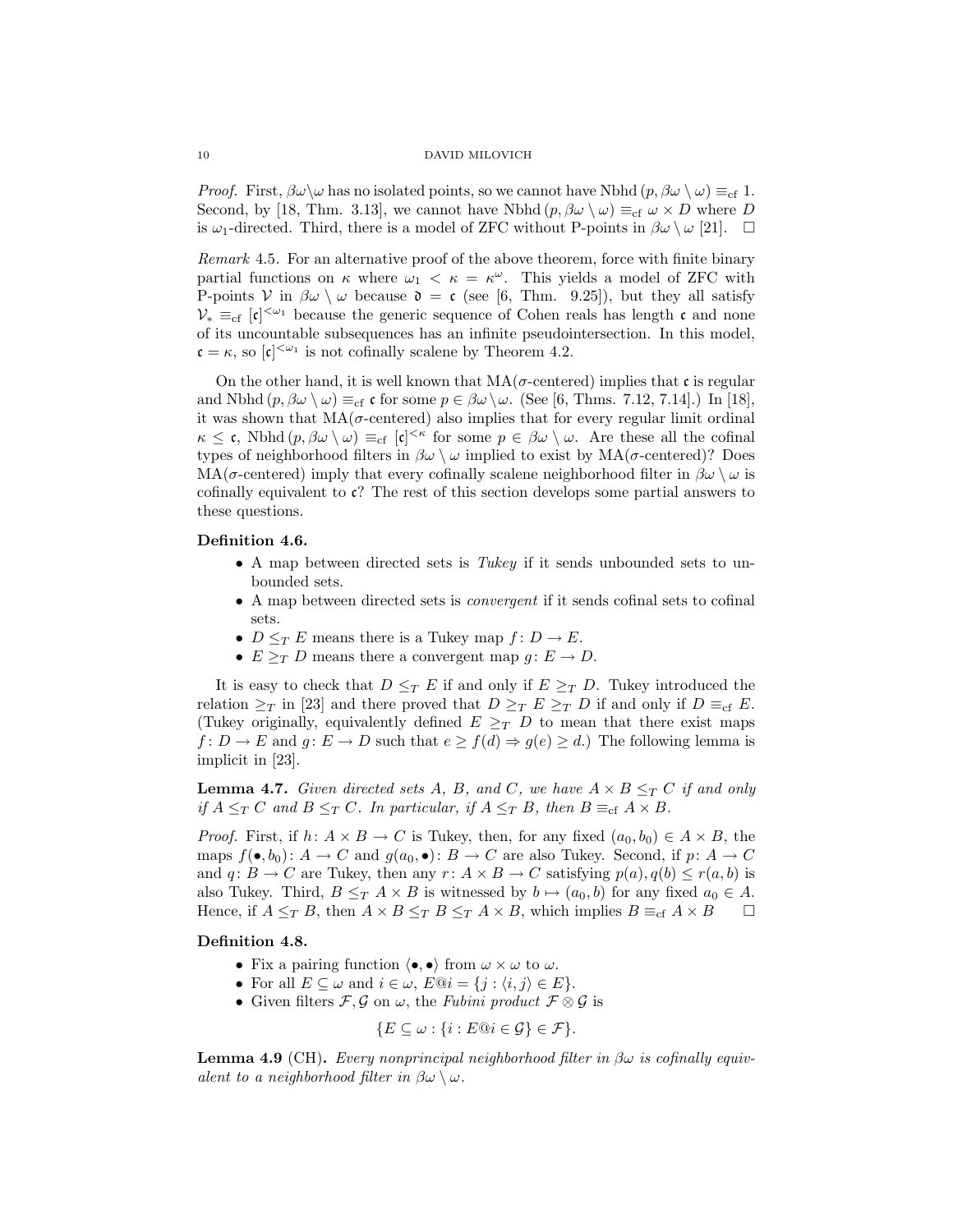*Proof.* Let  $\mathcal{U} \in \beta \omega \setminus \omega$  and let V be P-point in  $\beta \omega \setminus \omega$ . It suffices to show that  $\mathcal{U} \equiv_{\mathrm{cf}} (\mathcal{U} \otimes \mathcal{V})_*$ . The map  $E \mapsto \{ \langle i, j \rangle : (i, j) \in E \times \omega \}$  is Tukey from  $\mathcal{U}$  to  $(\mathcal{U} \otimes \mathcal{V})_*$ , so it suffices to show that  $(U \otimes V)_* \leq_T U$ . Every nonprincipal ultrafilter on  $\omega$  has uncountable cofinality. Hence, we can use CH to get a nondecreasing bijection  $h$ from  $\omega_1$  to U. The map h is necessarily Tukey, so  $\omega_1 \times U \equiv_{cf} U$  by Lemma 4.7. Therefore, it suffices to show that  $(\mathcal{U} \otimes \mathcal{V})_* \leq_T \mathcal{U} \times \omega_1$ .

Define  $\pi: (\mathcal{U} \otimes \mathcal{V})_* \to \mathcal{U}$  by  $\pi(E) = \{i : E \otimes i \in \mathcal{V}\}\$ . Let  $\psi: (\mathcal{U} \otimes \mathcal{V})_* \to \omega_1$ be an arbitrary injection. It suffices to show that  $(\pi, \psi)$  is Tukey. Since  $\psi$  sends uncountable sets to unbounded sets, it suffices to show that  $\pi$  sends countable unbounded sets to unbounded sets. We will prove the contrapositive. Suppose that  $A_n \in \mathcal{U} \otimes \mathcal{V}$  for all  $n < \omega$  and  $\{\pi(A_n) : n < \omega\}$  is bounded in  $\mathcal{U}$ . We need to show that  $\mathcal{A} = \{A_n : n < \omega\}$  is bounded in  $(\mathcal{U} \otimes \mathcal{V})_*$ . Since  $\pi[\mathcal{A}]$  is bounded,  $B = \bigcap \pi[A] \in \mathcal{U}$ . Choose  $C \subseteq \omega$  such that  $C@i = \varnothing$  for all  $i \notin B$  and, for all  $j \in B$ ,  $C@j \in V$ ,  $C@j \subseteq \bigcap_{n \leq j} A_n@j$ , and  $C@j \subseteq^* A_n@j$  for all  $n < \omega$ . We can find such C because V is a P-point and  $A_n \mathbb{Q} j \in V$  for all  $(n, j) \in \omega \times B$ . It follows that  $C \in \mathcal{U} \otimes \mathcal{V}$  and  $C \subseteq^* A_n$  for all  $n < \omega$ , so A is bounded in  $(\mathcal{U} \otimes \mathcal{V})_*$  as desired.  $\square$ 

**Theorem 4.10** (CH). If X is  $\beta\omega \setminus \omega$  or  $\beta\omega$ , then there are 2<sup>c</sup> cofinal types of neighborhood filters in  $X$ , but all the cofinally scalene neighborhood filters in  $X$  are cofinally equivalent to  $\mathfrak{c}$  if  $X = \beta \omega \setminus \omega$ ; 1 if  $X = \beta \omega$ .

*Proof.* By Theorem 31 of [7],  $MA(\sigma$ -centered) implies that there are  $2^{\epsilon}$ -many P-points in  $\beta\omega \setminus \omega$  that, when ordered by  $\supseteq$ , are pairwise  $\leq_T$ -incomparable. Therefore, by CH, there are  $2^c$  cofinal types of neighborhood filters in  $\beta\omega$ . By Lemma 4.9, these 2<sup>c</sup> cofinal types are also instantiated by neighborhood filters in  $\beta\omega \setminus \omega$ .

For the second half of the theorem, fix  $\mathcal{U} \in \beta \omega \setminus \omega$ . By Theorems 3.13 and 3.16 of [18],  $\mathcal{U}_* \not\equiv_{cf} \omega \times D$  and  $\mathcal{U} \not\equiv_{cf} \omega \times D$  if  $\omega <$  Add  $(D)$ . Therefore, if  $\mathcal{U}$  is not a P-point in  $\beta\omega\setminus\omega$ , then  $\mathcal{U}_*$  is not cofinally scalene. If  $\mathcal{U}$  is a P-point in  $\beta\omega\setminus\omega$ , then  $\mathcal{U}_* \equiv_{cf} \mathfrak{c}$  by CH. Finally,  $\mathcal{U}$  is not a P-point in  $\beta\omega$  because it is in the closure of  $\omega$ , so  $\mathcal U$  is not cofinally scalene, but every principal ultrafilter is.

Remark 4.11. The proof that all cofinally scalene neighborhood filters in  $\beta\omega$  are principal did not use CH.

For cofinally scalene neighborhood filters in  $\beta\omega \setminus \omega$ , CH is a relatively uninteresting context because the only possible cofinality is  $\omega_1$ , so the only possible cofinal types are  $\omega_1$  and  $\omega \times \omega_1$ . Our next theorem's hypotheses allow c to be arbitrarily large.

**Definition 4.12.** Given a class Γ of forcings, let  $\mathfrak{m}_{\Gamma}$  denote the least cardinal  $\kappa$ such that there is a forcing  $\mathbb{P} \in \Gamma$  and a family D of  $\kappa$ -many dense subsets of  $\mathbb{P}$ such that no filter of  $\mathbb P$  meets every  $D \in \mathcal D$ .

**Lemma 4.13.** If  $1 \le n < \omega$ ,  $\kappa$  is a regular limit ordinal,  $\kappa < \mathfrak{m}_{\sigma-n-\text{linked}}$ , and  $\kappa <$  Add (D), then no neighborhood filter in  $\beta\omega \setminus \omega$  is cofinally equivalent to  $\kappa \times D$ .

Proof. The proof goes like the author's proof of Theorem 3.13 of [18], which handled the case where  $n = 1$  and  $\kappa = \omega$ . (Note that  $\omega_1 = \mathfrak{m}_{\sigma-1-\text{linked}}$  because all forcings are 1-linked.) Fix  $\mathcal{U} \in \beta \omega \setminus \omega$ . Seeking a contradiction, suppose that  $\leq$  is a preordering of  $U \cup (\kappa \times D)$  that makes  $U_*$  and  $\kappa \times D$  cofinal suborders. We then have Add  $(\mathcal{U}_*) = \kappa$ . Therefore, we can find  $(F(i, a) : i < \kappa)$  such that  $(i, a) \leq F(i, a) \in \mathcal{U}$ and  $F(j, a) \supseteq^* F(i, a)$  for all  $j < i < \kappa$ . Next, for each  $d \in D \setminus \{a\}$ , choose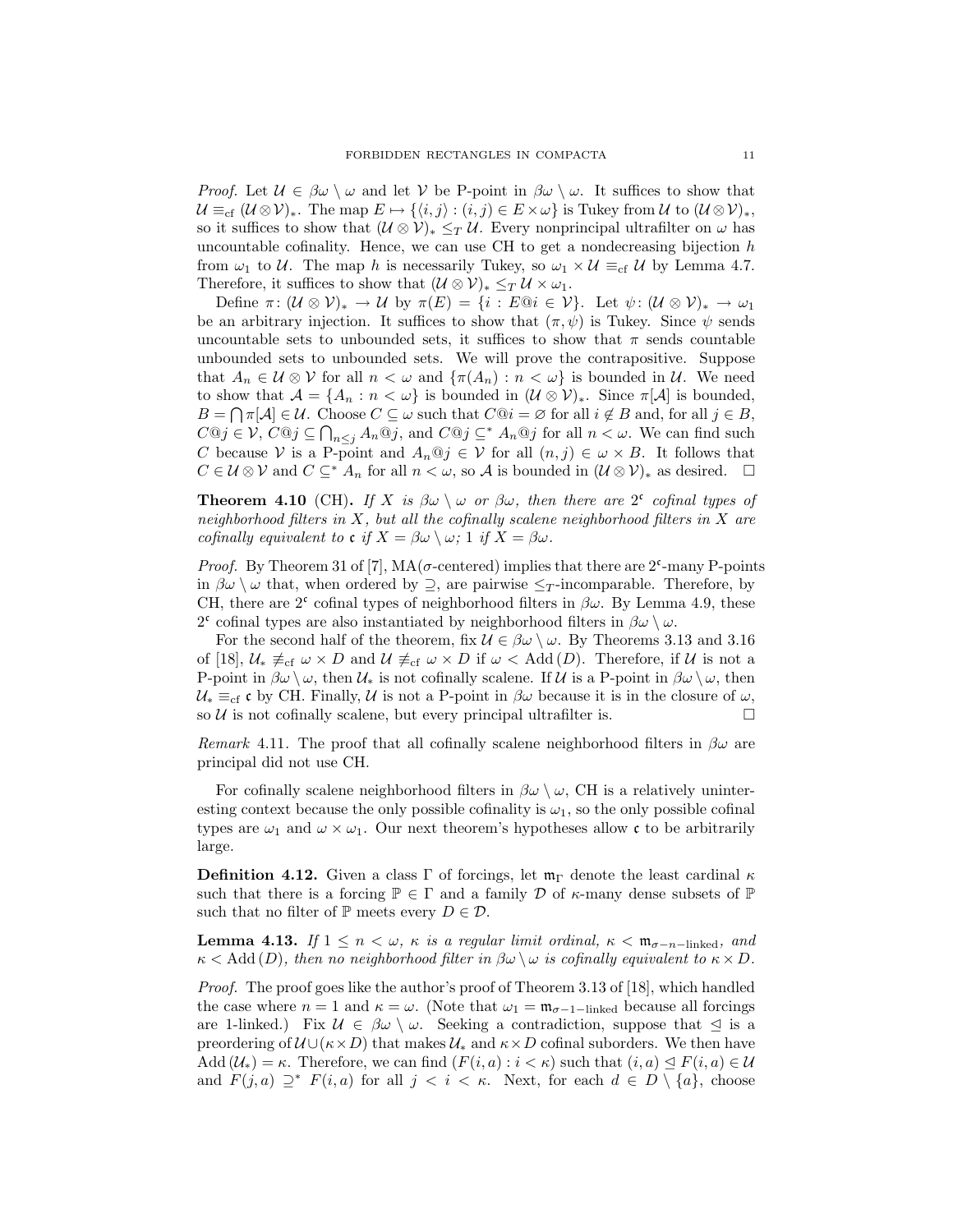$(F(i, d) : i < \kappa)$  such that  $(i, d) \leq F(i, d) \in \mathcal{U}$  and  $F(j, a) \supseteq^* F(i, d)$  for all  $j \leq i < \kappa$ .

Inductively construct  $g: \kappa \to \kappa$  as follows. Given  $i < \kappa$  and  $g \restriction i$ , if  $d \in D$ , then  ${F(g(j), d) : j < i} \leq (l, b)$  for some  $l < \kappa$  and  $b \in D$ . Since  $\kappa < \text{Add}(D)$ , there exist  $l < \kappa$  and a cofinal subset  $C_i$  of D such that for all  $c \in C_i$  there exists  $b \in D$ such that  $\{F(g(j), c) : j < i\} \trianglelefteq (l, b)$ . Choose  $g(i) \geq l$  such that  $g(j) < g(i)$  for all  $j < i$ . This completes the construction of g. Observe that g is strictly increasing and therefore has range cofinal in  $\kappa$ .

Set  $m = n + 1$ . For each  $j < m$ , let  $I_j$  be the ideal generated by  $\{F(g(2mi +$  $2j)$ , a)  $\big\backslash F(g(2mi+2j+2),a): i < \kappa\big\}$ . Observe that  $X \cap Y$  is finite for all  $X \in I_s$ and  $Y \in I_t$  where  $s < t < m$ . Since  $\kappa < \mathfrak{m}_{\sigma-n-\text{linked}}$ , Corollary 21 of [4] implies that there exist  $A_0, \ldots, A_{m-1} \subseteq \omega$  such that  $\bigcap_{j \leq m} A_j = \emptyset$  and, for all  $j \leq m$ and  $X \in I_j$ ,  $X \subseteq^* A_j$ . Choose  $j < m$  such that  $A_j \notin \mathcal{U}$ ; choose  $\alpha < \kappa$  and  $d \in D$  such that  $\omega \setminus A_j \preceq (\alpha, d)$ . Choose  $i < \kappa$  such that  $\alpha \leq g(2mi + 2j)$ ; choose  $c \in C_{2mi+2j+1}$  such that  $d \leq c$ . Since  $\omega \setminus A_j \leq (g(2mi+2j), c)$ , we have  $\omega \setminus A_j \supseteq^* F(g(2mi+2j), c)$ . Since  $F(g(2mi+2j), a) \supseteq^* F(g(2mi+2j), c)$ , we have  $F(g(2mi + 2j), a) \setminus A_j \supseteq^* F(g(2mi + 2j), c)$ . Hence,  $F(g(2mi + 2j + 2), a) \supseteq^*$  $F(g(2mi + 2j), c)$ , which implies  $(2mi + 2j + 2, a) \leq F(g(2mi + 2j), c)$ . By our choice of c,  $F(g(2mi + 2j), c) \leq (2mi + 2j + 1, b)$  for some  $b \in D$ . Therefore,  $(2mi + 2j + 2, a) \trianglelefteq (2mi + 2j + 1, b)$ . We now have our desired contradiction:  $(2mi + 2j + 2, a) \le (2mi + 2j + 1, b)$  but  $2mi + 2j + 2 \nle 2mi + 2j + 1$ .

Remark 4.14. By Theorem 24 of [4] and the fact that  $\mathfrak{m}_{\sigma-\text{centered}}$  is regular (see [6, Thms. 7.12, 7.14]), it is consistent with ZFC that

$$
\mathfrak{m}_{\sigma-n-\text{linked}}<\sup_{1\leq k<\omega}\mathfrak{m}_{\sigma-k-\text{linked}}<\mathfrak{m}_{\sigma-\text{centered}}
$$

for all  $n \in [1, \omega)$ . Also, the proof of Theorem 5.10 of [17] shows that, given any pair  $(\kappa, \lambda)$  of uncountable regular cardinals satisfying  $\lambda = \lambda^{<\kappa}$ , some  $\mathbb P$  satisfying Knaster's condition forces  $\mathfrak{m}_{\text{countable}} = \mathfrak{m}_{\sigma-\text{centered}} = \kappa$ ,  $\mathfrak{c} = \lambda$ , and the existence of a neighborhood filter of  $\beta\omega \setminus \omega$  that is cofinally equivalent to  $\kappa \times \lambda$ .

**Theorem 4.15.** If  $MA(\sigma_n\text{-linked})$  holds for some  $n \in [1, \omega)$ , then every cofinally scalene neighborhood filter in  $\beta\omega \setminus \omega$  is cofinally equivalent to **c**.

*Proof.* Fix  $\mathcal{U} \in \beta \omega \setminus \omega$ . It is well known that  $MA(\sigma_n$ -linked) implies  $MA$ (countable) implies cf( $U_*$ ) = c (see [6, Thms. 7.13, 5.19, 9.7]), so if  $U_*$  is cofinally scalene, then  $\mathcal{U}_* \equiv_{\text{cf}} \prod S$  where  $\varnothing \neq S \subseteq \text{Reg} \cap [\omega, \mathfrak{c}]$ . By Lemma 4.13,  $\min(S) \geq \mathfrak{m}_{\sigma-n-\text{linked}},$ so  $S = \{c\}.$ 

Remark 4.16. MA( $\sigma$ -1-linked) is equivalent to CH.

Question 4.17. Can the hypothesis of the above theorem can be weakened to  $MA(\sigma\text{-centered})$ ?  $MA(\text{countable})$ ?

# 5. Products and Fubini products

The proof of Lemma 4.9 used Fubini products to partially answer questions about the frequency of cofinally scalene posets of the form  $\mathcal{U}_*$  where  $\mathcal{U} \in \beta \omega \setminus \omega$ . CH implies that there are  $2^c$  cofinal types of the form  $\mathcal{U}_* / \equiv_{cf}$ , but only one is cofinally scalene. Working in the opposite direction, we now use product orders to answer a question about the cofinal types of Fubini products. Given a filter  $\mathcal F$  on  $\omega$ , adopt the notation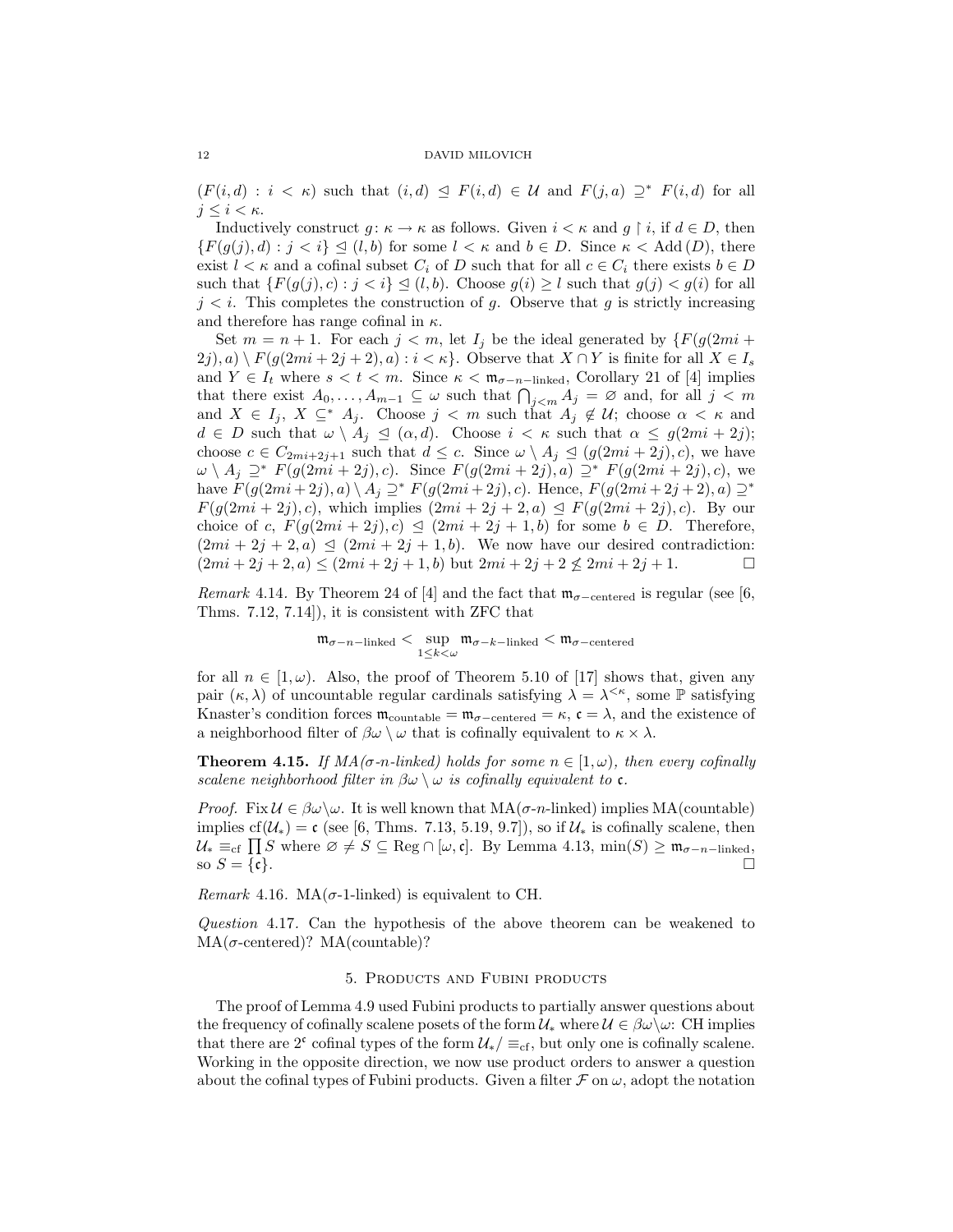$\mathcal{F}^{\otimes 1} = \mathcal{F}$  and  $\mathcal{F}^{\otimes n+1} = \mathcal{F} \otimes \mathcal{F}^{\otimes n}$ , noting that the Fubini product is associative modulo the order isomorphisms induced by  $\langle\langle i,j\rangle, k\rangle \leftrightarrow \langle i,\langle j,k\rangle\rangle$ . Question 39 of [7] asks whether there is an ultrafilter U on  $\omega$  such that  $\mathcal{U} \leq_T \mathcal{U}^{\otimes 2} \leq_T \mathcal{U}^{\otimes 3} \leq_T [\mathfrak{c}]^{\leq \omega}$ . Our answer is a strong "no."

**Lemma 5.1.** If F and G are nonprincipal filters on  $\omega$ , then  $\mathcal{F} \otimes \mathcal{G} \equiv_{cf} \mathcal{F} \times \mathcal{G}^{\omega}$ .

*Proof.* By Lemma 4.7, it suffices to show that (1)  $\mathcal{F} \leq_T \mathcal{F} \otimes \mathcal{G}$ , (2)  $\mathcal{G}^{\omega} \leq_T \mathcal{F} \otimes \mathcal{G}$ , and (3)  $\mathcal{F} \otimes \mathcal{G} \leq_T \mathcal{F} \times \mathcal{G}^\omega$ . First, the map  $E \mapsto \{(i, j) : (i, j) \in E \times \omega\}$  is Tukey from F to  $\mathcal{F} \otimes \mathcal{G}$ . Second, let us construct a convergent map  $\Phi: \mathcal{F} \otimes \mathcal{G} \to \mathcal{G}^\omega$ . Given  $A \in \mathcal{F} \otimes \mathcal{G}$  and  $i < \omega$ , set  $\pi(A) = \{j : A \otimes j \in \mathcal{G}\}\$ and  $\Phi(A)(i) = A \otimes (\min(\pi(A) \setminus i)).$ Suppose that  $\mathcal{C} \subseteq \mathcal{F} \otimes \mathcal{G}$  is cofinal and  $\xi \in \mathcal{G}^{\omega}$ . To prove that  $\Phi$  is convergent, it suffices to show that  $\Phi(A) \geq \xi$  for some  $A \in \mathcal{C}$ . Set  $\zeta(i) = \bigcap_{j \leq i} \xi(j)$  for all  $i < \omega$ . Choose  $A \in \mathcal{C}$  such that  $A \subseteq \bigcup_{i < \omega} (\{i\} \times \zeta(i))$ . Then, for all  $i < \omega$ ,

$$
\Phi(A)(i) \subseteq \zeta(\min(\pi(A) \setminus i)) \subseteq \zeta(i) \subseteq \xi(i),
$$

so  $\Phi(A) \geq \xi$  as desired.

Finally, we construct a convergent map  $\Psi: \mathcal{F} \times \mathcal{G}^{\omega} \to \mathcal{F} \otimes \mathcal{G}$ . Given  $(A, \xi) \in \mathcal{F} \times$  $\mathcal{G}^{\omega}$ , set  $\Psi(A,\xi) = \bigcup_{i \in A} (\{i\} \times \xi(i))$ . The map  $\Psi$  is surjective and order preserving, so it is convergent.

**Theorem 5.2.** For all nonprincipal filters  $\mathcal{F}, \mathcal{G}$  on  $\omega, \ \mathcal{F} \otimes \mathcal{G} \equiv_{cf} \mathcal{F} \otimes \mathcal{G}^{\otimes 2}$ . In particular,  $\mathcal{F}^{\otimes 2} \equiv_{\text{cf}} \mathcal{F}^{\otimes 3}$ .

Proof. Use Lemma 5.1 three times.

$$
\mathcal{F} \otimes (\mathcal{G} \otimes \mathcal{G}) \equiv_{\text{cf}} \mathcal{F} \times (\mathcal{G} \otimes \mathcal{G})^{\omega} \equiv_{\text{cf}} \mathcal{F} \times (\mathcal{G} \times \mathcal{G}^{\omega})^{\omega} \equiv_{\text{cf}} \mathcal{F} \times \mathcal{G}^{\omega} \equiv_{\text{cf}} \mathcal{F} \otimes \mathcal{G}.
$$

As another application of Lemma 5.1, we show that the Fubini product is commutative modulo cofinal equivalence among the nonprincipal P-filters on  $\omega$  (*i.e.*, nonprincipal filters F on  $\omega$  such that if  $\vec{A} \in \mathcal{F}^{\omega}$ , then, for some  $B \in \mathcal{F}$ ,  $B \subseteq^* A_i$ for all  $i < \omega$ ).

**Theorem 5.3.** If F and G are nonprincipal P-filters on  $\omega$ , then  $\mathcal{F} \otimes \mathcal{G} \equiv_{cf} \mathcal{G} \otimes \mathcal{F}$ .

*Proof.* By Lemma 5.1, it suffices to show that  $\mathcal{F}^{\omega} \equiv_{\text{cf}} \mathcal{F} \times \omega^{\omega}$ . By Lemma 4.7, it suffices to show that (1)  $\mathcal{F} \leq_T \mathcal{F}^{\omega}$ , (2)  $\omega^{\omega} \leq_T \mathcal{F}^{\omega}$ , and (3)  $\mathcal{F}^{\omega} \leq_T \mathcal{F} \times \omega^{\omega}$ . First, the diagonal map from  $\mathcal F$  to  $\mathcal F^{\omega}$  is Tukey. Second,  $(n_i : i < \omega) \mapsto (\omega \setminus n_i : i < \omega)$ is a Tukey map from  $\omega^{\omega}$  to  $\mathcal{F}^{\omega}$ . Finally, following the proof of Theorem 33 in [7], map each  $\vec{A} \in \mathcal{F}^{\omega}$  to some  $(B, h) \in \mathcal{F} \times \omega^{\omega}$  such that  $B \setminus h(i) \subseteq A_i$  for all  $i < \omega$ . Again, the map is Tukey.  $\Box$ 

All the results of this section naturally generalize to the  $\kappa$ -complete uniform filters on an arbitrary infinite regular  $\kappa$ .